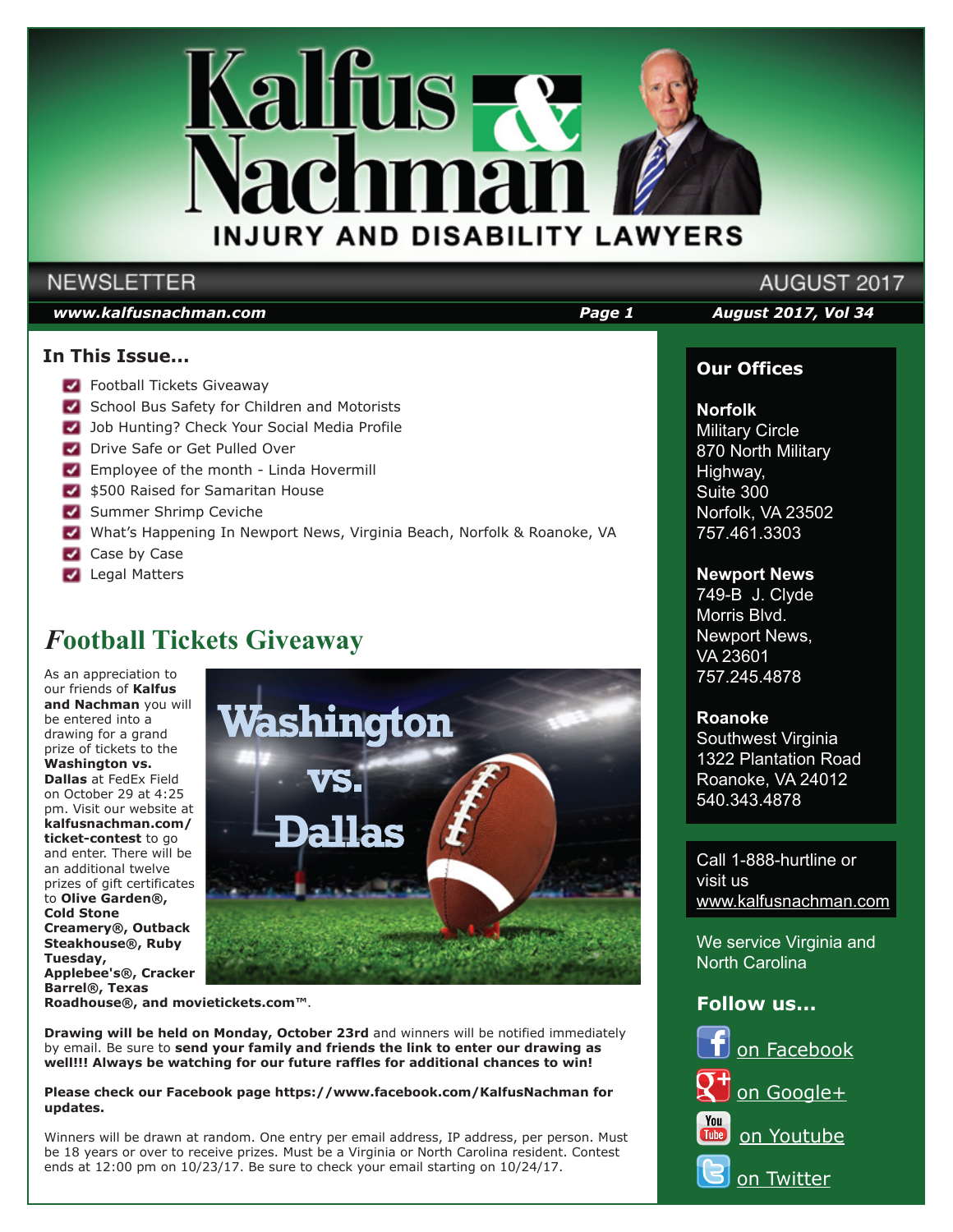## *S***chool Bus Safety for Children and Motorists**

Although summer is not yet over, it's time to think about getting the children back to school. This year focus on safety, not only to keep your kids safe as they travel to and from school, but also while you drive and share the road with school buses.

### **Bus Transportation**

Our transportation companies and government authorities work hard to get our children to school on school buses safely. To reduce the risk of an accident as your child enters, exits and rides on the bus, take a few moments to remind your child of the importance of following these safety rules:

- **Getting on the bus** stay away from traffic and avoid roughhousing. Wait until the bus has completely stopped and the door has opened before approaching the bus. Use the handrail to go up the stairs.
- **Behavior on the bus** always buckle up if seat belts are available. Don't distract the driver with loud voices or noise. Stay in your seat and don't put hands, arms or head out the window. Wait until the bus stops completely before getting out of your seat.
- **Exiting the bus** use the handrail to go down the stairs. If you have to cross the street in front of the bus, first walk ahead until you can see the driver and the driver sees you. Wait until the driver signals you before crossing. Look left, right, and then left again before crossing.

### **Drivers - Watch for Children Traveling to School by Bus, Walking or Biking**

Be vigilant when you see a school bus in the road as well as when there are children waiting for the bus next to the road:

- Be patient buses move slowly and also need extra room.
- Be prepared to see flashing lights and stop signs that signal you to stop.
- Don't continue driving until the stop signs are withdrawn.
- Be prepared for frequent and sudden stops.
- Drive slowly as you follow the bus to allow for children suddenly darting into the road.

Remember - it's illegal to pass a bus that is loading or unloading children. Always stop when students are loading on public highways, multi-lane roads, parking lots and school property.

## *J***ob Hunting? Check Your Social Media Profile**

If you're searching for a job, you've probably created a great resume and even attended some networking events. But have you checked your social media profile?

This is an increasingly important step in preparing for the job search market because most employers routinely scrutinize social media sites when evaluating a job candidate. Yes, businesses can access a lot of information on you on Facebook, Snapchat, Instagram, Twitter and LinkedIn.

Do a social media and web presence audit on yourself. Here's how:

- Google yourself and see what surfaces. Keep going beyond the first page of search engine results. You may be surprised at what you find.
- Make your Facebook and other social media profiles private so only your "friends" can see them.
- Never assume that your posts are limited to your "friends." It's very easy for a friend to share one of your posts and then it's out of your control.
- Delete or make private anything that you don't want your future employer to see, whether it be a post, a tweet or a photo.
- Contact administrators or publishers of third-party sites that have information on you and ask that they remove the post. Emphasize that you are requesting an edit because of your job search.
- Use the "grandmother rule" when deciding to post an image of a night on the town. Would you want your grandmother to see it? Avoid posting anything controversial.

If you don't have the time or technical know-how to scrub your social media, consider hiring a professional service that can take care of it for you.

---------------------------------------------------------------------------------------------------------------------------------------------------------

If you or a family member has been injured in a car accident or personal injury, or has been denied Social Security Disability or Workers Compensation benefits, it's important to get an attorney experienced in these types of cases involved immediately. Call **800–361-0430** for your initial free consultation. Kalfus & Nachman PC, Personal Injury attorney in Norfolk, can help you determine whether you need a lawyer for any personal injury case.



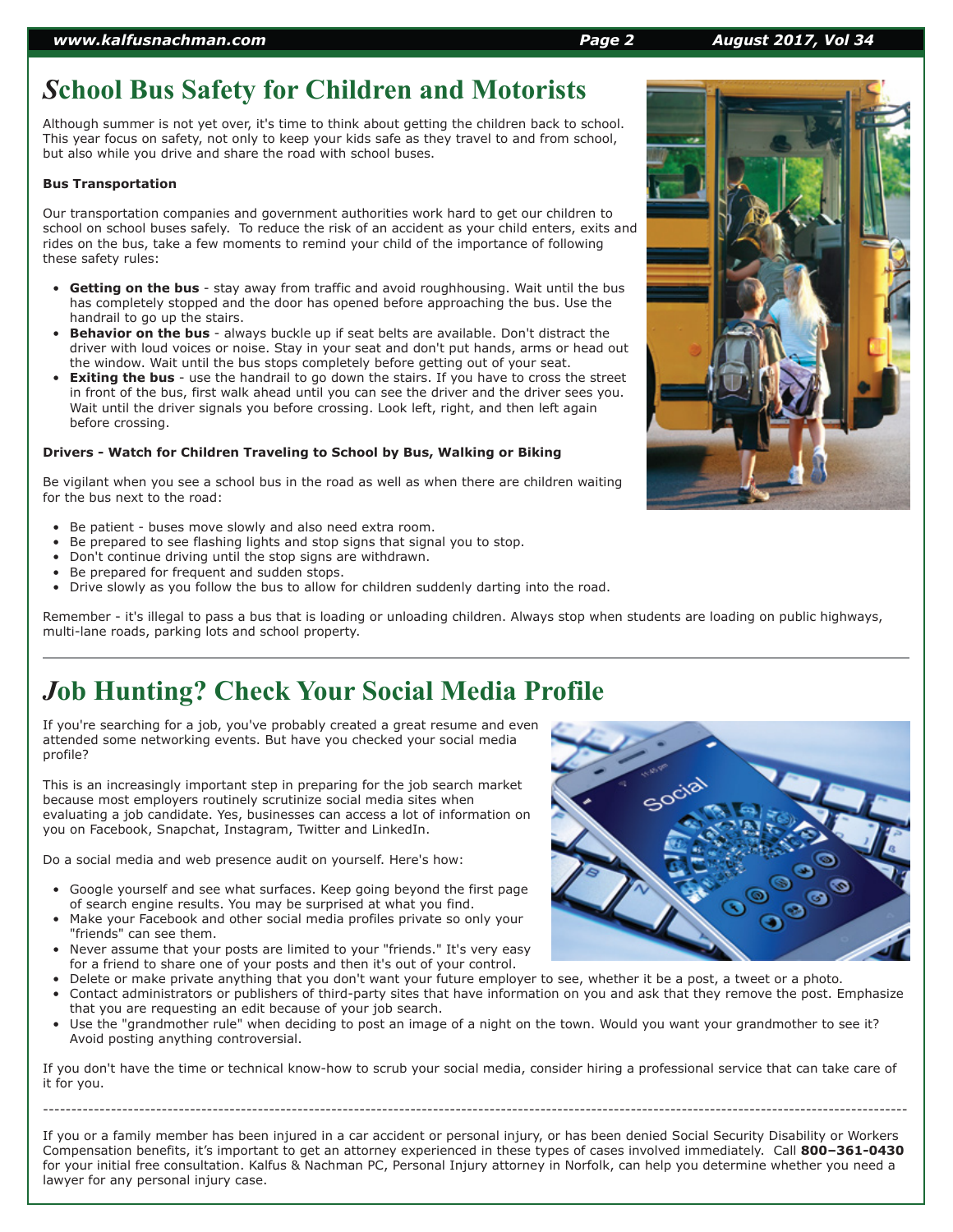### *www.kalfusnachman.com Page 3 August 2017, Vol 34*

### **"***D***rive Safe or Get Pulled Over"** *E***mployee of the month**

The 2017 Drive Sober or Get Pulled Over

National Drunk Driving Enforcement

Wednesday, August 16, through Labor Day Monday, September 4, 2017

### *\$***500 Raised for Samaritan House**

Kalfus & Nachman is using their Facebook Page to help local causes, like yours. In the month of **June 2017** we featured the Samaritan House.

The mission of Samaritan House is to foster personal safety, growth and self-sufficiency in adults and their children through the freedom from sexual, and domestic violence and homelessness.

### **Organizations applying must meet the following criteria:**

Have current tax–exempt status under Section 501(c) of the Internal Revenue Code.

Be located in, and serve, Hampton Roads or Roanoke, VA.

Be active on social media sharing news of your organization.

### **Selection Process:**

A response will be provided via email or phone call within 2 weeks of your request to gather more information.

Our Community Initiatives Team will meet to discuss if the opportunity is a good match for our Kalfus & Nachman Cares.

**GET PULLED OVER** 

⊕ ≴ A ☆ **NHTSA** 

If you are interested in Kalfus & Nachman featuring your organization, contact the Director of Marketing @ Kalfus & Nachman by calling **757-461-4900** or e–mail mlm@knlegal.com.

### *S***ummer Shrimp Ceviche**

Here's a healthy appetizer recipe for your next party. It may seem like it makes a lot, but it goes fast! Serve with tortilla chips or a healthy alternative.

### **Ingredients**

- 1 pound peeled and deveined medium shrimp
- 1 cup fresh lime juice
- 10 plum tomatoes, diced
- 1 large yellow onion, diced
- 1 jalapeno pepper, seeded and minced, or to taste

### **Directions**

- 1. Place shrimp in a glass bowl and cover with lime juice to marinate (or 'cook') for about 10 minutes, or until they turn pink and opaque. Meanwhile, place the plum tomatoes, onion, jalapeno, avocados and celery in a large, non-reactive bowl (stainless steel, glass or plastic).
- 2. Remove shrimp from lime juice, reserving juice. Dice shrimp and add to the bowl of vegetables. Pour in the remaining lime juice marinade. Add cilantro and salt and pepper to taste. Toss gently to mix.



- chopped fresh cilantro to taste
- salt and pepper to taste